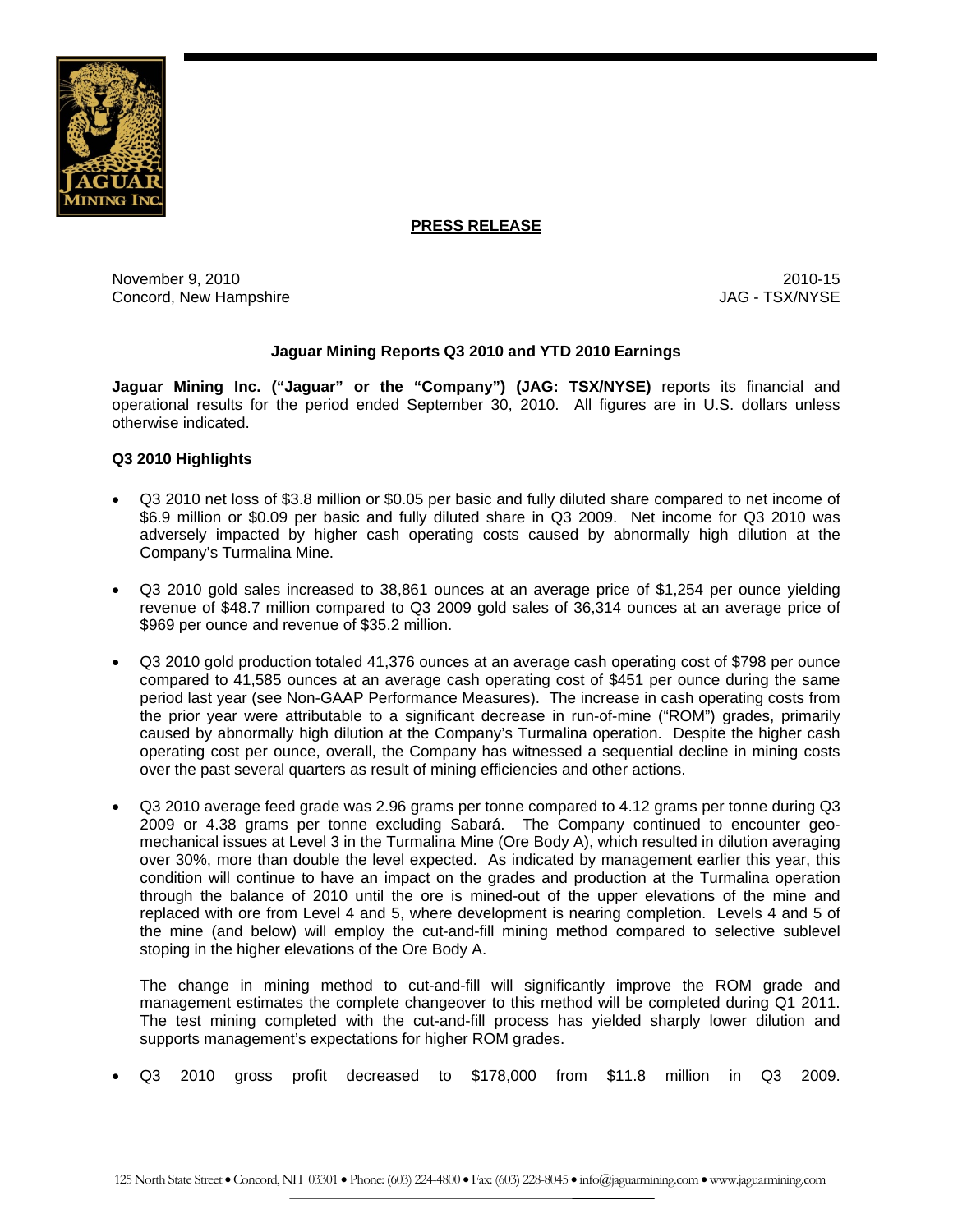- Q3 2010 cash provided by operating activities (see Non-GAAP Performance Measures) was \$11.3 million compared to \$12.9 million in Q3 2009. The decrease was primarily due to the higher average cash operating costs.
- Jaguar invested \$35.9 million in growth projects in Q3 2010 compared to \$27.3 million invested in Q3 2009.
- As of September 30, 2010, the Company held cash holdings of \$51.6 million, including \$2.4 million of restricted cash.

Commenting on the Q3 2010 results, Daniel R. Titcomb, Jaguar's President and CEO stated, "The successful start-up of commercial operations at our third mine and processing facility at Caeté is another important milestone to enhance shareholder value. With this facility complete and running at 2,000 tonnes per day, we believe our three operating facilities have the capability to reach our 2011 production targets. Equally important, the changeover to the new mining method at Turmalina, which is necessary to overcome the geo-mechanical issues encountered, is expected to be fully in-place during Q1 2011. We remain confident the transition to a cut-and-fill method will significantly decrease dilution, lead to improved feed grades into the plant and sharply lower our cash operating costs."

## **YTD (Jan-Sep) 2010 Highlights**

- Net loss of \$14.3 million or \$0.18 per basic and fully diluted share for the nine months ended September 30, 2010 compared to net income of \$21.4 million or \$0.29 per basic share and \$0.28 per fully diluted share for the same period in 2009. The net loss for 2010 was unfavorably impacted by higher costs and by the requirement to recognize non-cash interest expense associated with Jaguar's 4.5% senior convertible notes, which totaled \$6.0 million for the first nine months of 2010. An additional \$1.5 million charge taken in Q3 2010 associated with a limited no-cost gold (hedge) collar, which is scheduled to be eliminated during Q4 2010, also negatively impacted the vear-to-date loss.
- YTD 2010 gold sales totaled 106,397 ounces at an average price of \$1,186 per ounce produced revenue of \$126.2 million compared to gold sales of 107,754 ounces at an average price of \$940 per ounce and revenue of \$101.2 million for the same period in 2009.
- YTD 2010 gold production totaled 103,185 ounces at an average cash operating cost of \$722 per ounce compared to 115,211 ounces at an average cash operating cost of \$444 per ounce during the same period last year (see Non-GAAP Performance Measures). The Company's gold production for the nine months ended September 30, 2010 decreased 10% from the comparable period in 2009 due largely to the geo-mechanical issues at Turmalina. The start-up of Caeté in Q3 2010 offset the shutdown of Jaguar's Sabará oxide processing plant, which produced 6,360 ounces during the first nine months of 2009 at a cost of \$680 per ounce. The Company's cash operating costs were also impacted by the strengthening of the Brazilian real during 2010, averaging R\$1.78 per \$1.00 for the first nine months compared to R\$2.12 per \$1.00 for the same period in 2009. This factor alone accounted for \$116 per ounce in Jaguar's YTD 2010 cash operating costs over the prior year.
- Gross profit for the nine months ended September 30, 2010 decreased to \$9.6 million from \$32.2 million during the same period in 2009.
- Cash provided by operating activities during the first nine months of 2010 totaled \$19.6 million compared to \$30.7 million during the first nine months of 2009.
- Jaguar invested \$109.2 million in growth projects during the first nine months of 2010, up from the \$52.9 million invested during the same period in 2009. The development and completion of the new Caeté operation represented the single largest investment during 2010.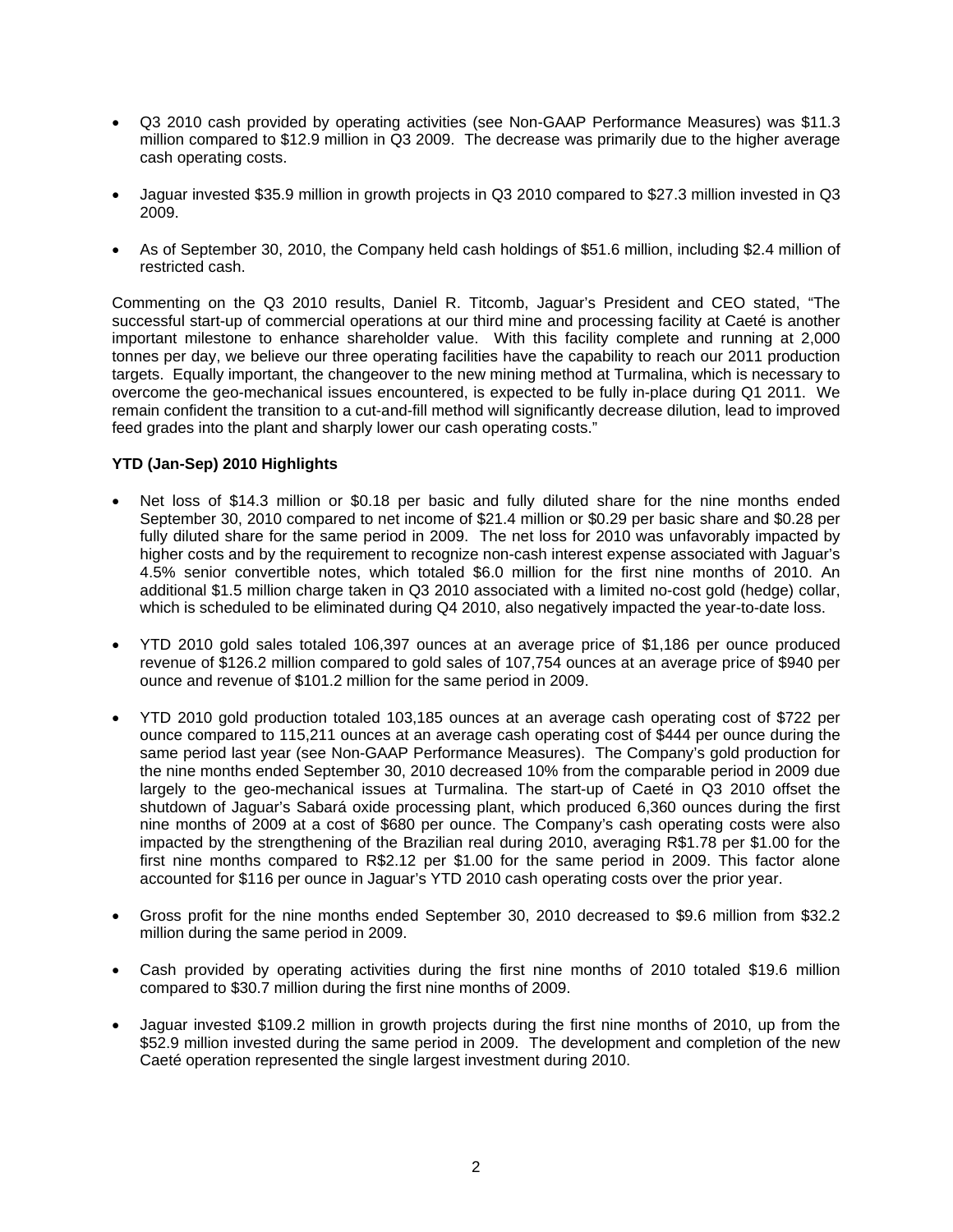• The Company achieved underground development targets of 13.9 km for the nine months ended September 30, 2010; on plan and on pace to reach nearly 19 km for FY 2010.

## **Summary of Key Operating Results**

The following is a summary of key operating results:

|                                                 | <b>Three Months Ended</b><br>September 30 |    |            | <b>Nine Months Ended</b><br>September 30 |            |            |
|-------------------------------------------------|-------------------------------------------|----|------------|------------------------------------------|------------|------------|
|                                                 | 2010                                      |    | 2009       |                                          | 2010       | 2009       |
| (unaudited)                                     |                                           |    |            |                                          |            |            |
| (\$ in 000s, except per share amounts)          |                                           |    |            |                                          |            |            |
| Gold sales                                      | \$<br>48.712                              | \$ | 35.165     | \$.                                      | 126.234    | \$101,236  |
| Ounces sold                                     | 38.861                                    |    | 36.314     |                                          | 106.395    | 107,754    |
| Average sales price \$ / ounce                  | 1,254                                     |    | 969        |                                          | 1.186      | 940        |
| Gross profit                                    | 178                                       |    | 11.815     |                                          | 9.644      | 32.218     |
| Net income (loss)                               | (3,800)                                   |    | 6.906      |                                          | (14, 318)  | 21,389     |
| Basic income (loss) per share                   | (0.05)                                    |    | 0.09       |                                          | (0.18)     | 0.29       |
| Diluted income (loss) per share                 | (0.05)                                    |    | 0.09       |                                          | (0.18)     | 0.28       |
| Weighted avg. # of shares outstanding - basic   | 84,224,952                                |    | 78,173,757 |                                          | 79.507.045 | 74,952,395 |
| Weighted avg. # of shares outstanding - diluted | 84.224.952                                |    | 80,736,853 |                                          | 79.507.045 | 76,595,985 |

Additional details are available in the Company's filings on SEDAR and EDGAR, including Management's Discussion and Analysis of Financial Condition and Results of Operations and Interim Consolidated Financial Statements for the period ended September 30, 2010.

## **2010 Outlook**

The Company's production and cash operating cost estimates for 2010 are shown below. Cash operating cost estimates are based on an assumed R\$1.75 per \$1.00 exchange rate.

|                  | Estimated         | Estimated                  |
|------------------|-------------------|----------------------------|
| <b>Operation</b> | 2010              | FY 2010                    |
|                  | <b>Production</b> | <b>Cash Operating Cost</b> |
|                  | (oz)              | (\$/oz)                    |
| Turmalina        | 63,233 - 65,733   | $$775 - $785$              |
| Paciência        | 61,479 - 63,479   | $$730 - $740$              |
| Caeté            | 23,500 - 25,000   | $$785 - $795$              |
| Total            | 148,212 - 154,212 | $$755 - $765$              |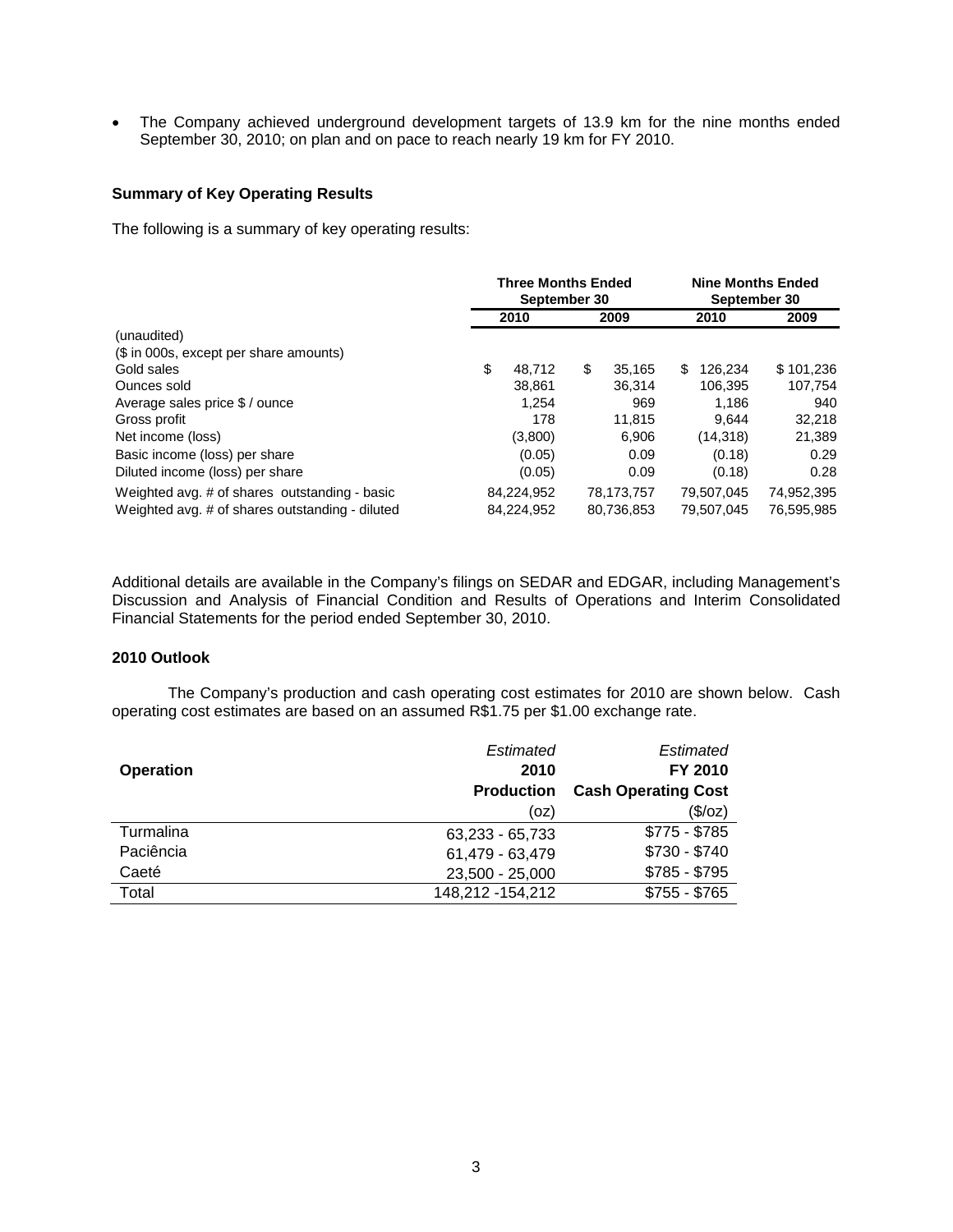The Company has provided its 2010 quarterly production and grades for its operations as follows:

|           |           | 2010 Estimated Gold Production, By Operation |                          |           |                 |                  |
|-----------|-----------|----------------------------------------------|--------------------------|-----------|-----------------|------------------|
|           | Operation | Q1 Actual                                    | Q2 Actual                | Q3 Actual | Q4 Estimate     | FY 2010          |
|           |           |                                              |                          |           |                 |                  |
| Turmalina |           | 16.987                                       | 15.896                   | 16.350    | 14.000 - 16.500 | 63,233 - 65,733  |
| Paciência |           | 14.236                                       | 14.717                   | 16.526    | 16.000 - 18.000 | 61.479 - 63.479  |
| Caeté     |           | $\blacksquare$                               | $\overline{\phantom{0}}$ | 8.500     | 15,000 - 16,500 | 23,500 - 25,000  |
| Total     |           | 31.223                                       | 30.613                   | 41.376    | 45,000 - 51,000 | 148,212 -154,212 |

| 2010 Estimated Feed Grades, By Operation |           |           |                              |           |             |             |  |
|------------------------------------------|-----------|-----------|------------------------------|-----------|-------------|-------------|--|
|                                          | Operation | Q1 Actual | Q <sub>2</sub> Actual        | Q3 Actual | Q4 Estimate | FY 2010     |  |
| Turmalina                                |           | 4.16      | 3.13                         | 2.78      | 3.27        | 3.33        |  |
| Paciência                                |           | 3.32      | 3.21                         | 3.24      | 3.48        | 3.31        |  |
| Caeté                                    |           | -         | $\qquad \qquad \blacksquare$ | 2.85      | 3.43        | 3.14        |  |
| Average                                  |           | 3.74      | 3.17                         | 2.98      | 3.40        | 3.32        |  |
| <b>Cash Operating Cost</b>               |           | \$595     | \$746                        | \$798     | \$800       | \$755 - 765 |  |

*Note: The FY 2010 total represents the range of cash operating costs for the year whereas quarterly figures represent the target.*

## *Non-GAAP Performance Measures*

The Company has included the non-GAAP performance measures discussed below in this press release. These non-GAAP performance measures do not have any standardized meaning prescribed by Canadian GAAP ("GAAP") and, therefore, may not be comparable to similar measures presented by other companies. The Company believes that, in addition to conventional measures prepared in accordance with GAAP, these non-GAAP measures provide certain investors with additional information that will better enable them to evaluate the Company's performance. Accordingly, these Non-GAAP measures are intended to provide additional information and should not be considered in isolation or as a substitute for measures of performance prepared with GAAP.

The Company has included cash operating cost per ounce processed because it believes these figures are a useful indicator of a mine's performance as they provide: (i) a measure of the mine's cash margin per ounce, by comparison of the cash operating costs per ounce to the price of gold; (ii) the trend in costs as the mine matures; and, (iii) an internal benchmark of performance to allow for comparison against other mines. Cash provided by operating activities has also been included as an overall measure of cash generation capability on a standardized basis. The definitions for these performance measures and reconciliation of the non-GAAP measures to reported GAAP measures are set out in the following tables.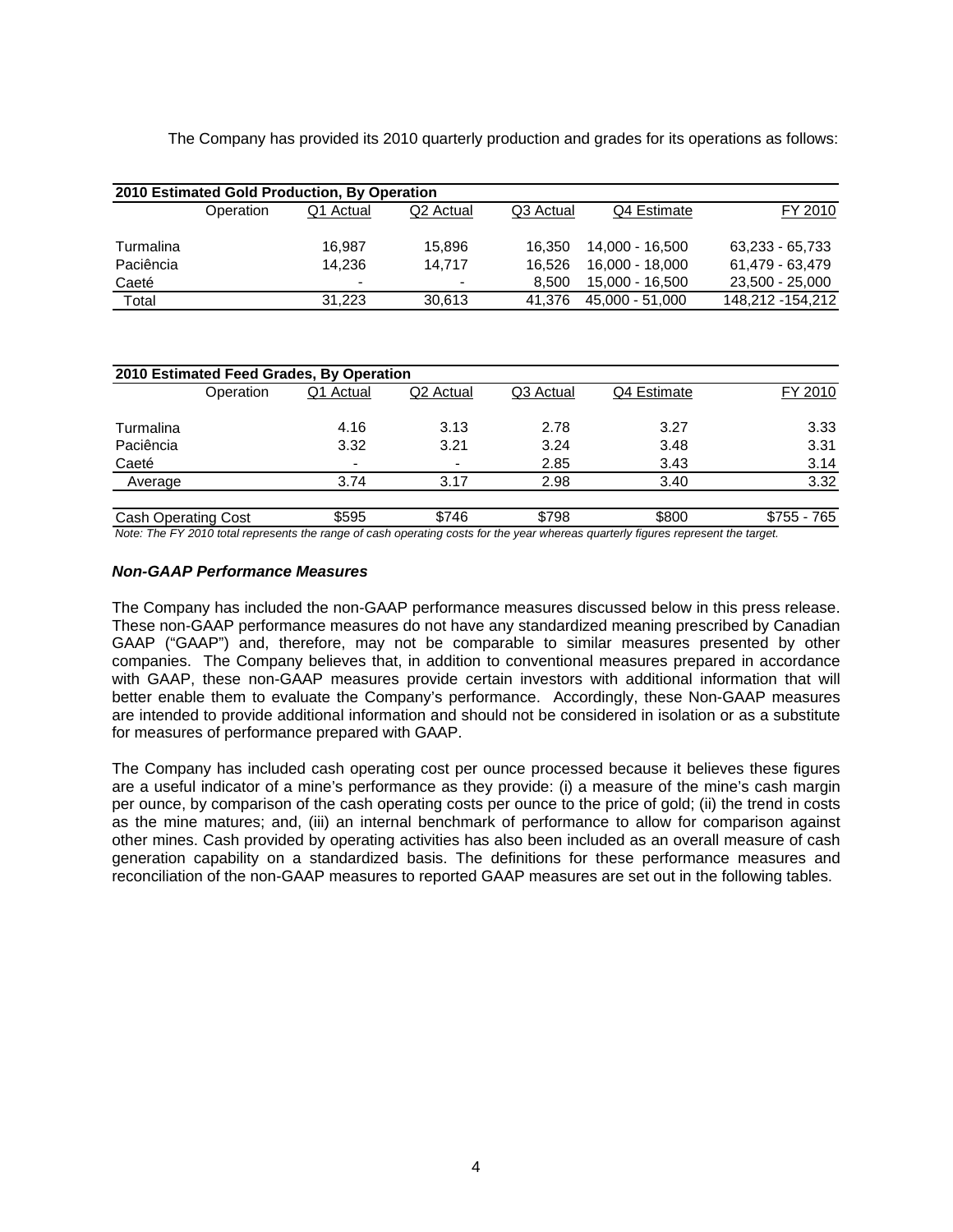## **Cash provided by operating activities**

(\$000s)

|                                                      | <b>Three</b><br><b>Months</b><br><b>Ended</b><br><b>September</b><br>30.2010 | <b>Three</b><br><b>Months</b><br><b>Ended</b><br><b>September</b><br>30.2009 | <b>Nine</b><br><b>Months</b><br><b>Ended</b><br><b>September</b><br>30.2010 | <b>Nine</b><br><b>Months</b><br><b>Ended</b><br><b>September</b><br>30.2009 |
|------------------------------------------------------|------------------------------------------------------------------------------|------------------------------------------------------------------------------|-----------------------------------------------------------------------------|-----------------------------------------------------------------------------|
| Cash provided by operating activities as reported    |                                                                              |                                                                              |                                                                             |                                                                             |
| Net income (loss)                                    | \$<br>(3,800)                                                                | \$<br>6,906                                                                  | \$<br>(14, 318)                                                             | \$<br>21,389                                                                |
| Items not involving cash:                            |                                                                              |                                                                              |                                                                             |                                                                             |
| Unrealized foreign exchange (gain) loss              | (2, 556)                                                                     | 363                                                                          | 51                                                                          | (8, 302)                                                                    |
| Stock-based compensation                             | (4,233)                                                                      | 1,942                                                                        | (2,679)                                                                     | 4,207                                                                       |
| Non-cash interest expense                            | 2,040                                                                        | (894)                                                                        | 6,024                                                                       | 150                                                                         |
| Accretion expense                                    | 451                                                                          | 192                                                                          | 1,177                                                                       | 572                                                                         |
| Future income taxes                                  | 848                                                                          | 1,058                                                                        | 1,154                                                                       | 3,540                                                                       |
| Depletion and amortization                           | 11,474                                                                       | 5,558                                                                        | 28,576                                                                      | 15,610                                                                      |
| Unrealized loss on forward sales derivatives         | 1,502                                                                        |                                                                              | 1,502                                                                       | ۰                                                                           |
| Unrealized loss (gain) on foreign exchange contracts | (570)                                                                        | (1, 108)                                                                     | 602                                                                         | (3,529)                                                                     |
| Disposition of property                              |                                                                              |                                                                              | (4,625)                                                                     |                                                                             |
| Accretion of interest revenue                        | (94)                                                                         |                                                                              | (94)                                                                        |                                                                             |
| Reclamation expenditure                              | (539)                                                                        | (34)                                                                         | (1,613)                                                                     | (317)                                                                       |
|                                                      | \$<br>4,523                                                                  | \$<br>13,983                                                                 | \$<br>15,757                                                                | \$<br>33,320                                                                |
| Change in non cash operating working capital         | 6,822                                                                        | \$<br>(1, 119)                                                               | 3,850                                                                       | \$<br>(2,586)                                                               |
| Cash provided by operating activities                | \$<br>11,345                                                                 | \$<br>12,864                                                                 | \$<br>19,607                                                                | \$<br>30,734                                                                |
| Cash provided by operating activities per share      | \$<br>0.13                                                                   | \$<br>0.16                                                                   | \$<br>0.25                                                                  | \$<br>0.41                                                                  |

| <b>Summary of Cash Operating Cost per tonne processed</b>    | <b>Three Months</b><br><b>Ended Sept</b><br>30, 2010 | <b>Nine Months</b><br><b>Ended Sept</b><br>30, 2010 |
|--------------------------------------------------------------|------------------------------------------------------|-----------------------------------------------------|
| Production costs per statement of operations <sup>1</sup>    | \$<br>31,022,000                                     | \$<br>75,804,000                                    |
| Change in inventory <sup>2</sup>                             | (2,661,000)                                          | (4,606,000)                                         |
| Operational cost of gold produced 3<br>divided by            | 28,361,000                                           | 71,198,000                                          |
| Tonnes processed<br>equals                                   | 468,000                                              | 1,141,000                                           |
| Cost per tonne processed                                     | \$<br>60.60                                          | \$<br>62.40                                         |
| <b>Turmalina Cash Operating Cost per tonne processed</b>     | <b>Three Months</b><br><b>Ended Sept</b><br>30, 2010 | <b>Nine Months</b><br><b>Ended Sept</b><br>30, 2010 |
| <b>Production costs</b>                                      | £.<br>14,344,000                                     | \$38,290,000                                        |
| Change in inventory <sup>2</sup>                             | (2,379,000)                                          | (3, 199, 000)                                       |
| Operational cost of gold produced <sup>3</sup><br>divided by | 11,965,000                                           | 35,091,000                                          |
| Tonnes processed<br>equals                                   | 200,000                                              | 549,000                                             |
| Cost per tonne processed                                     | \$<br>59.80                                          | \$<br>63.90                                         |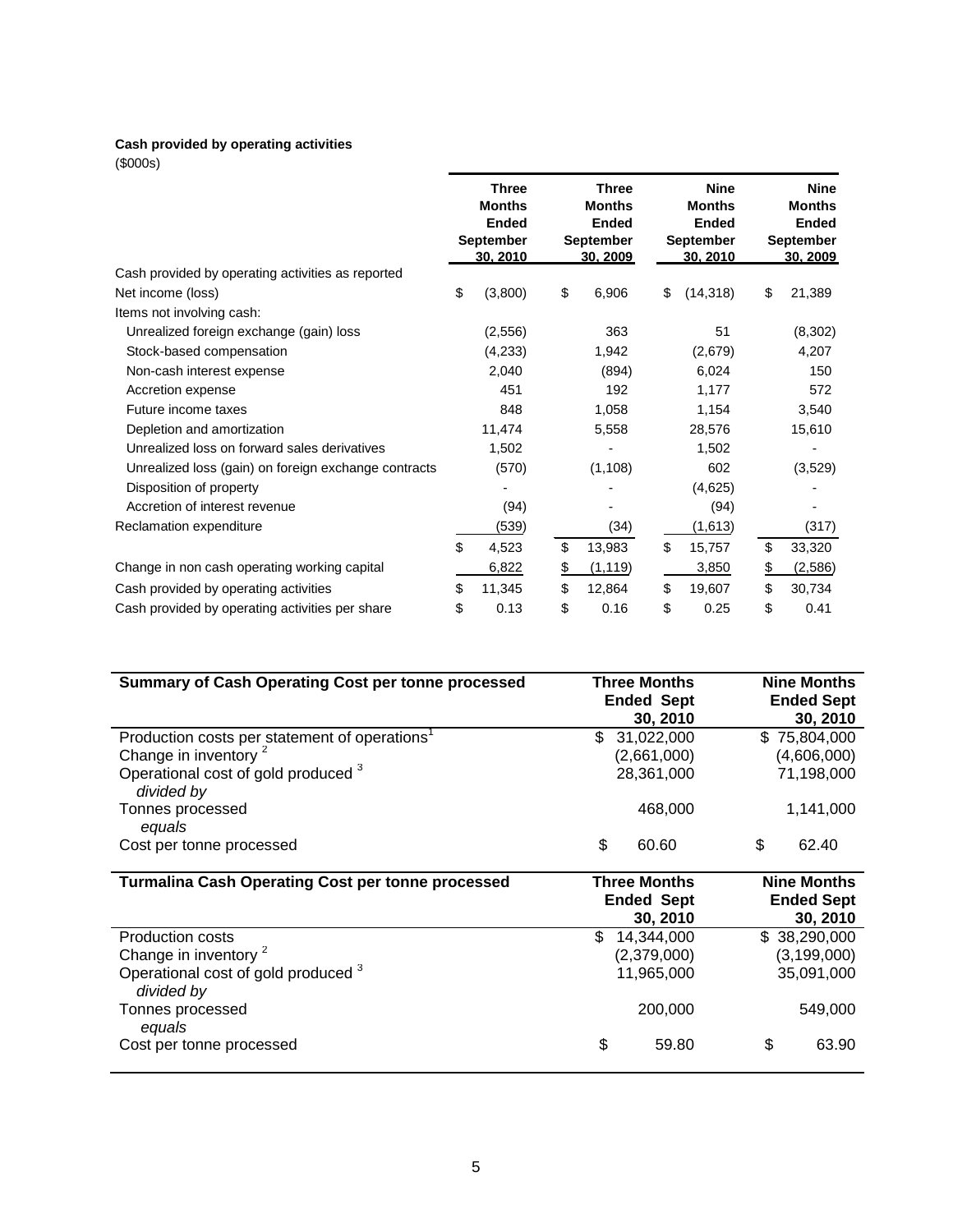| Paciência Cash Operating Cost per tonne processed            | <b>Three Months</b><br><b>Ended Sept</b><br>30, 2010 | <b>Nine Months</b><br><b>Ended Sept</b><br>30, 2010 |
|--------------------------------------------------------------|------------------------------------------------------|-----------------------------------------------------|
| <b>Production costs</b>                                      | \$<br>11,274,000                                     | \$32,110,000                                        |
| Change in inventory <sup>2</sup>                             | (1,216,000)                                          | (2,345,000)                                         |
| Operational cost of gold produced <sup>3</sup><br>divided by | 10,058,000                                           | 29,765,000                                          |
| Tonnes processed                                             | 167,000                                              | 491,000                                             |
| equals                                                       |                                                      |                                                     |
| Cost per tonne processed                                     | \$<br>60.20                                          | \$<br>60.60                                         |
|                                                              |                                                      |                                                     |
|                                                              |                                                      |                                                     |
| Caeté Cash Operating Cost per tonne processed                | <b>Three Months</b>                                  | <b>Nine Months</b>                                  |
|                                                              | <b>Ended Sept</b>                                    | <b>Ended Sept</b>                                   |
|                                                              | 30, 2010                                             | 30, 2010                                            |
| <b>Production costs</b>                                      | \$<br>5,404,000                                      | \$5,404,000                                         |
| Change in inventory <sup>2</sup>                             | 934,000                                              | 938,000                                             |
| Operational cost of gold produced 3                          | 6,338,000                                            | 6,342,000                                           |
| divided by                                                   |                                                      |                                                     |
| Tonnes processed<br>equals                                   | 101,000                                              | 101,000                                             |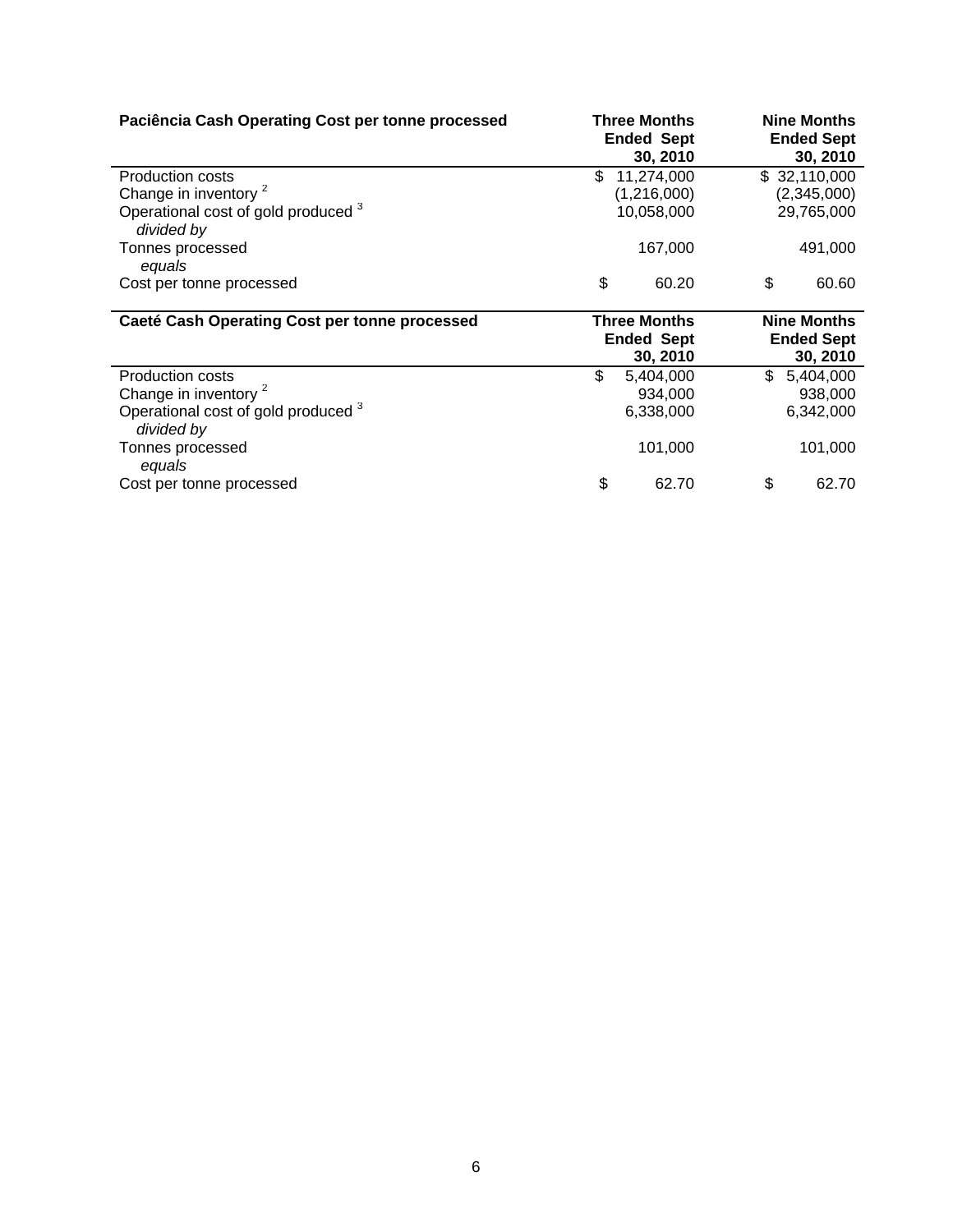| Summary of Cash Operating Cost per oz of gold              | <b>Three Months</b> |           | <b>Nine Months</b>     |
|------------------------------------------------------------|---------------------|-----------|------------------------|
| produced                                                   | Ended Sept 30,      | 2010      | Ended Sept 30,<br>2010 |
| Production costs per statement of operations <sup>1</sup>  | \$<br>31,022,000    | \$        | 75,804,000             |
| Change in inventory <sup>2</sup>                           | 1,996,000           |           | (1,304,000)            |
| Operational cost of gold produced 3                        | 33,018,000          |           | 74,500,000             |
| divided by                                                 |                     |           |                        |
| Gold produced (oz)                                         |                     | 41,376    | 103,185                |
| equals                                                     |                     |           |                        |
| Cost per oz of gold produced                               | \$                  | \$<br>798 | 722                    |
| <b>Turmalina Plant Cash Operating Cost per oz produced</b> | <b>Three Months</b> |           | <b>Nine Months</b>     |
|                                                            | Ended Sept 30,      | 2010      | Ended Sept 30,<br>2010 |
| Production costs                                           | \$<br>14,344,000    | \$        | 38,290,000             |
| Change in inventory <sup>2</sup>                           | 577,000             |           | (1,472,000)            |
| Operational cost of gold produced <sup>3</sup>             | 14,921,000          |           | 36,818,000             |
| divided by                                                 |                     |           |                        |
| Gold produced (oz)                                         |                     | 16,350    | 49,206                 |
| equals                                                     |                     |           |                        |
| Cost per oz of gold produced                               | \$                  | \$<br>912 | 748                    |
| Paciência Plant Cash Operating Cost per oz produced        | <b>Three Months</b> |           | <b>Nine Months</b>     |
|                                                            | Ended Sept 30,      |           | Ended Sept 30,         |
|                                                            |                     | 2010      | 2010                   |
| Production costs                                           | \$<br>11,274,000    | \$        | 32,110,000             |
| Change in inventory <sup>2</sup>                           | 222,000             |           | (1,036,000)            |
| Operational cost of gold produced 3<br>divided by          | 11,496,000          |           | 31,074,000             |
| Gold produced (oz)                                         |                     | 16,526    | 45,479                 |
| equals<br>Cost per oz of gold produced                     | \$                  | \$<br>695 | 683                    |
|                                                            |                     |           |                        |
| Caeté Cash Operating Cost per oz produced                  | <b>Three Months</b> |           | <b>Nine Months</b>     |
|                                                            | Ended Sept 30,      | 2010      | Ended Sept 30,<br>2010 |
| Production costs                                           | \$<br>5,404,000     | \$        | 5,404,000              |
| Change in inventory <sup>2</sup>                           | 1,197,000           |           | 1,204,000              |
| Operational cost of gold produced 3                        | 6,601,000           |           | 6,608,000              |
| divided by                                                 |                     |           |                        |
| Gold produced (oz)                                         |                     | 8,500     | 8,500                  |
| equals                                                     |                     |           |                        |
| Cost per oz of gold produced                               | \$                  | \$<br>776 | 776                    |

<sup>&</sup>lt;sup>1</sup> Production costs do not include cost of goods sold adjustment of approximately \$4.4 million, royalties of \$1.3 million and CFEM tax of \$479,000 for the three months ended September 30, 2010; and of goods sold adjustment of approximately \$7.0 million, royalties of \$3.9 million and CFEM tax of \$1.3 million for the nine months ended September 30, 2010. The cost of goods sold adjustment includes idle capacity costs of \$3.6 million for the three months ended September 30, 2010 and 5.0 million for the nine months ended September 30, 2010.<br><sup>2</sup> Under the Company's revenue recognition policy, revenue is recognized when legal title passes. Since total cash operating costs

are calculated on a production basis, this change reflects the portion of gold production for which revenue has not been recognized in the period.

<sup>3</sup>The basis for calculating cost per ounce produced includes the change to gold in process inventory, whereas the cost per tonne processed does not.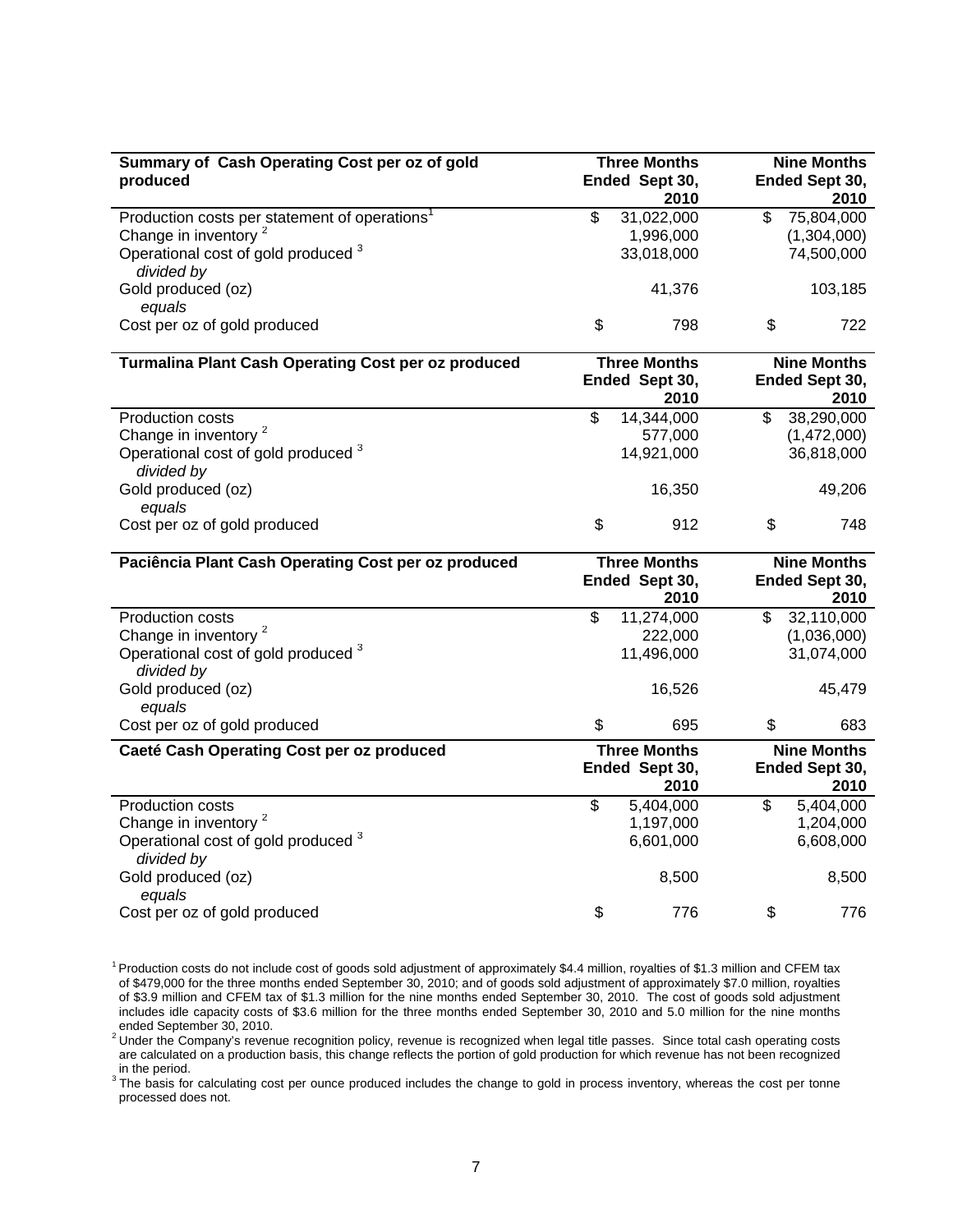The following tables are included in Jaguar's audited financial statements as filed on SEDAR and readers should refer to those filings for the associated footnotes which are an integral part of the tables.

# **JAGUAR MINING INC.**

Interim Consolidated Balance Sheets (Expressed in thousands of U.S. dollars)

|                                          |                                      | September 30, | December 31,  |
|------------------------------------------|--------------------------------------|---------------|---------------|
|                                          |                                      | 2010          | 2009          |
|                                          |                                      | (unaudited)   |               |
| Assets                                   |                                      |               |               |
| Current assets:                          |                                      |               |               |
| Cash and cash equivalents                | \$                                   | 49,177        | \$<br>121,256 |
| Inventory                                |                                      | 34,207        | 36,986        |
| Prepaid expenses and sundry assets       |                                      | 21,117        | 19,050        |
| Forward sales derivative asset           |                                      | 51            |               |
| Unrealized foreign exchange gains        |                                      | 678           | 1,280         |
|                                          |                                      | 105,230       | 178,572       |
| Prepaid expenses and sundry assets       |                                      | 46,648        | 35,837        |
| Net smelter royalty                      |                                      | 1,006         | 1,006         |
| Restricted cash                          |                                      | 2,408         | 108           |
| Property, plant and equipment            |                                      | 341,177       | 205,329       |
| Mineral exploration projects             |                                      | 80,632        | 129,743       |
|                                          | $\overline{\boldsymbol{\mathsf{s}}}$ | 577,101       | \$<br>550,595 |
|                                          |                                      |               |               |
| Liabilities and Shareholders' Equity     |                                      |               |               |
| <b>Current liabilities:</b>              |                                      |               |               |
| Accounts payable and accrued liabilities | \$                                   | 30,510        | \$<br>22,892  |
| Notes payable                            |                                      | 17,297        | 5,366         |
| Income taxes payable                     |                                      | 16,248        | 15,641        |
| Asset retirement obligations             |                                      | 1,009         | 510           |
| Forward sales derivative liability       |                                      | 1,553         |               |
|                                          |                                      | 66,617        | 44,409        |
| Deferred compensation liability          |                                      | 5,477         | 8,616         |
| Notes payable                            |                                      | 138,274       | 126,784       |
| Future income taxes                      |                                      | 13,387        | 11,821        |
| Asset retirement obligations             |                                      | 18,725        | 12,331        |
| Other liabilities                        |                                      | 754           | 738           |
| <b>Total liabilities</b>                 |                                      | 243,234       | 204,699       |
| Shareholders' equity                     |                                      |               |               |
| Common shares                            |                                      | 368,617       | 365,667       |
| Stock options                            |                                      | 14,101        | 14,762        |
| Contributed surplus                      |                                      | 42,028        | 42,028        |
| Deficit                                  |                                      | (90, 879)     | (76, 561)     |
| Commitments                              |                                      | 333,867       | 345,896       |
|                                          | \$                                   | 577,101       | \$<br>550,595 |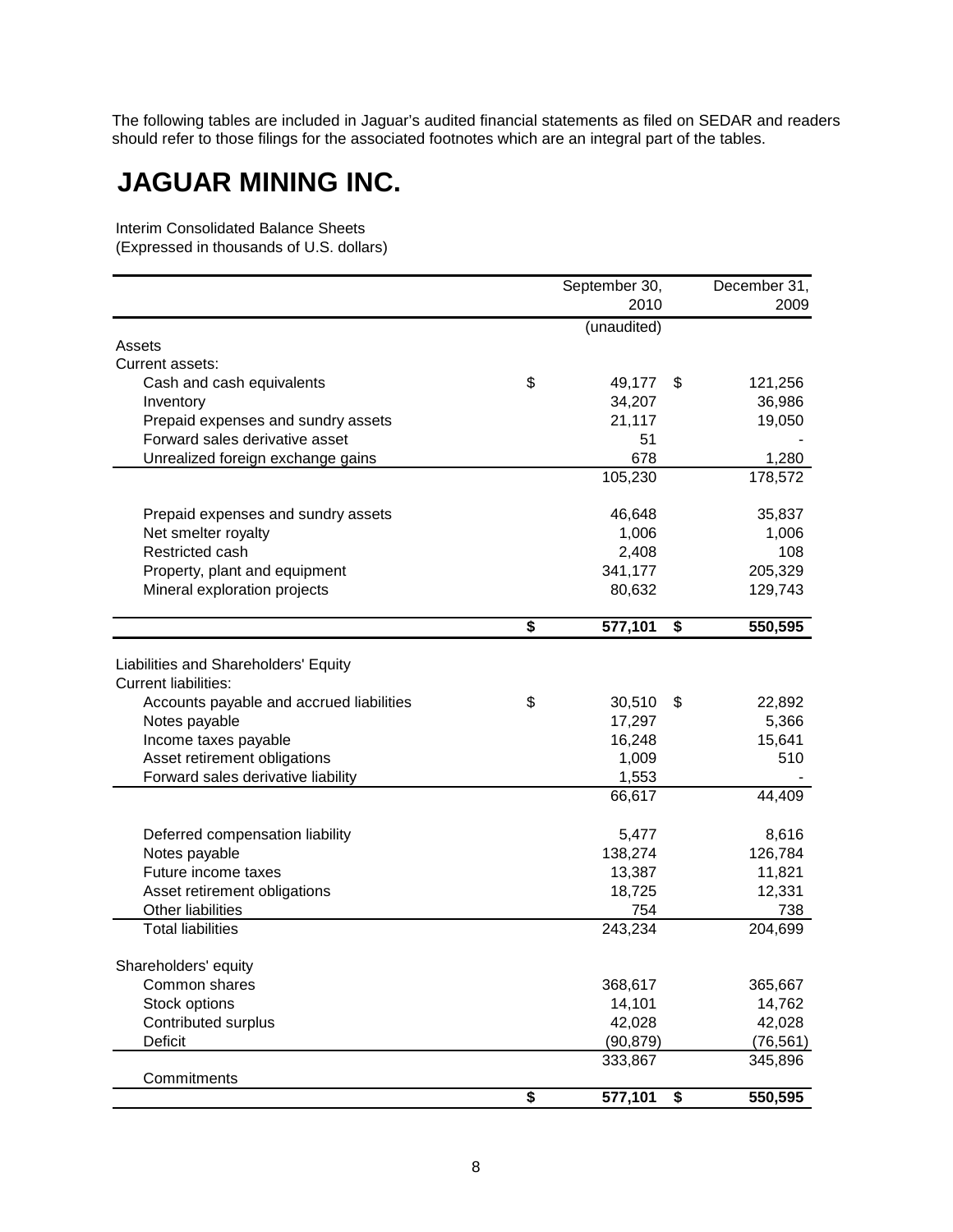## **JAGUAR MINING INC.**

Interim Consolidated Statements of Operations and Comprehensive Income (Loss) (Expressed in thousands of U.S. dollars, except per share amounts)

#### (unaudited)

|                                                                  | <b>Three Months</b><br>Ended<br>September 30,<br>2010 | <b>Three Months</b><br>Ended<br>September 30,<br>2009 | Nine Months<br>Ended<br>September 30,<br>2010 | Nine Months<br>Ended<br>September 30,<br>2009 |
|------------------------------------------------------------------|-------------------------------------------------------|-------------------------------------------------------|-----------------------------------------------|-----------------------------------------------|
| Gold sales                                                       | \$<br>48,712 \$                                       | 35,165 \$                                             | 126,234 \$                                    | 101,236                                       |
| <b>Production costs</b>                                          | (37, 193)                                             | (17, 733)                                             | (88,016)                                      | (53, 384)                                     |
| Stock-based compensation                                         |                                                       | (180)                                                 | (381)                                         | (362)                                         |
| Depletion and amortization                                       | (11, 341)                                             | (5, 437)                                              | (28, 193)                                     | (15, 272)                                     |
| Gross profit                                                     | 178                                                   | 11,815                                                | 9,644                                         | 32,218                                        |
| Operating expenses:                                              |                                                       |                                                       |                                               |                                               |
| Exploration                                                      | 1,012                                                 | 547                                                   | 3,291                                         | 1,877                                         |
| Stock-based compensation                                         | (4,233)                                               | 1,762                                                 | (3,060)                                       | 3,845                                         |
| Administration                                                   | 5,133                                                 | 2,798                                                 | 14,249                                        | 10,618                                        |
| Management fees                                                  | 333                                                   | 481                                                   | 970                                           | 1,283                                         |
| Amortization                                                     | 133                                                   | 121                                                   | 383                                           | 338                                           |
| Accretion expense                                                | 451                                                   | 192                                                   | 1,177                                         | 572                                           |
| Other                                                            | 1.190                                                 | 596                                                   | 2,208                                         | 1.491                                         |
| Total operating expenses                                         | 4,019                                                 | 6,497                                                 | 19,218                                        | 20,024                                        |
| Income (loss) before the following                               | (3, 841)                                              | 5,318                                                 | (9,574)                                       | 12,194                                        |
| Loss on forward derivatives                                      | 1,502                                                 |                                                       | 1,502                                         |                                               |
| Gain on forward foreign exchange derivatives                     | (1, 375)                                              | (1, 108)                                              | (1, 183)                                      | (1,935)                                       |
| Foreign exchange gain                                            | (2,531)                                               | (3,080)                                               | (1,054)                                       | (16,072)                                      |
| Interest expense                                                 | 4,106                                                 | 1,525                                                 | 12,355                                        | 6,388                                         |
| Interest income                                                  | (645)                                                 | (1,047)                                               | (3, 155)                                      | (2,797)                                       |
| Disposition of property                                          | (673)                                                 | (542)                                                 | (6, 125)                                      | (1, 456)                                      |
| Other non-operating expenses (recovery)                          |                                                       | (596)                                                 |                                               | 145                                           |
| Total other expenses (income)                                    | 384                                                   | (4, 848)                                              | 2,340                                         | (15, 727)                                     |
| Income (loss) before income taxes                                | (4, 225)                                              | 10,166                                                | (11, 914)                                     | 27,921                                        |
| Income taxes                                                     |                                                       |                                                       |                                               |                                               |
| Current income taxes (recovery)                                  | (1, 273)                                              | 2,202                                                 | 1,250                                         | 2,992                                         |
| Future income taxes                                              | 848                                                   | 1,058                                                 | 1,154                                         | 3,540                                         |
| Total income taxes                                               | (425)                                                 | 3,260                                                 | 2,404                                         | 6,532                                         |
| Net income (loss) and comprehensive income (loss) for the period | \$<br>(3,800)                                         | \$<br>6,906                                           | \$<br>$(14, 318)$ \$                          | 21,389                                        |
|                                                                  |                                                       |                                                       |                                               |                                               |
| Basic net income (loss) per share                                | \$<br>$(0.05)$ \$                                     | 0.09                                                  | \$<br>$(0.18)$ \$                             | 0.29                                          |
| Diluted net income (loss) per share                              | \$<br>$(0.05)$ \$                                     | 0.09                                                  | \$<br>$(0.18)$ \$                             | 0.28                                          |
| Weighted average number of common shares outstanding - Basic     | 84,224,952                                            | 78,173,757                                            | 79,507,045                                    | 74,952,395                                    |
| Weighted average number of common shares outstanding - Diluted   | 84,224,952                                            | 80,736,853                                            | 79,507,045                                    | 76,595,985                                    |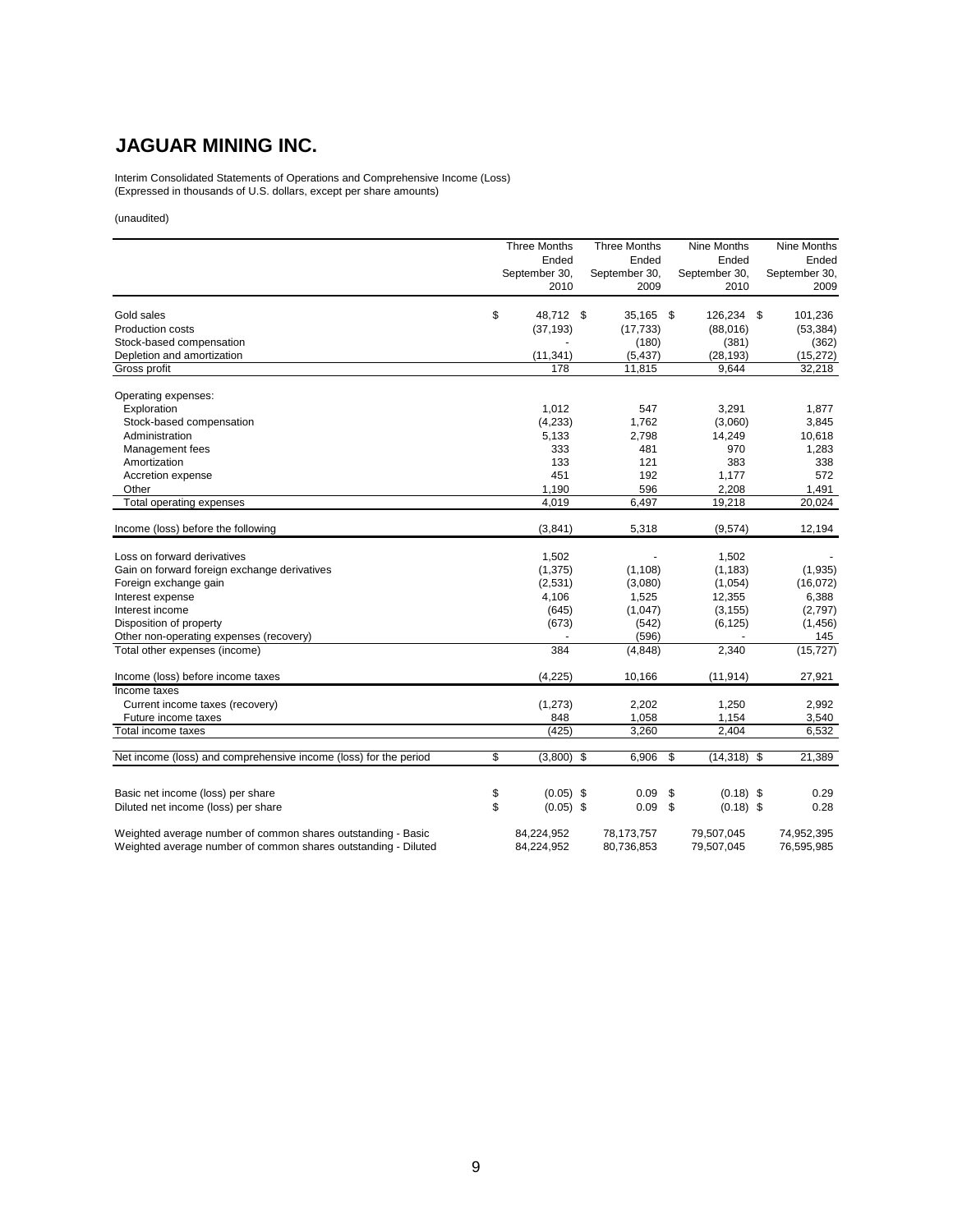# **JAGUAR MINING INC.**

Interim Consolidated Statements of Cash Flows (Expressed in thousands of U.S. dollars)

(unaudited)

|                                                           | <b>Three Months</b> |                | <b>Three Months</b> | Nine Months    | Nine Months   |  |
|-----------------------------------------------------------|---------------------|----------------|---------------------|----------------|---------------|--|
|                                                           |                     | Ended          | Ended               | Ended          | Ended         |  |
|                                                           |                     | September 30,  | September 30,       | September 30,  | September 30, |  |
|                                                           |                     | 2010           | 2009                | 2010           | 2009          |  |
| Cash provided by (used in):                               |                     |                |                     |                |               |  |
| Operating activities:                                     |                     |                |                     |                |               |  |
| Net income (loss) for the period                          | \$                  | $(3,800)$ \$   | $6,906$ \$          | $(14,318)$ \$  | 21,389        |  |
| Items not involving cash:                                 |                     |                |                     |                |               |  |
| Unrealized foreign exchange (gain) loss                   |                     | (2,556)        | 363                 | 51             | (8,302)       |  |
| Stock-based compensation                                  |                     | (4,233)        | 1,942               | (2,679)        | 4,207         |  |
| Non-cash interest expense                                 |                     | 2,040          | (894)               | 6,024          | 150           |  |
|                                                           |                     |                | 192                 |                |               |  |
| Accretion expense                                         |                     | 451            |                     | 1,177          | 572           |  |
| Future income taxes                                       |                     | 848            | 1,058               | 1,154          | 3,540         |  |
| Depletion and amortization                                |                     | 11,474         | 5,558               | 28,576         | 15,610        |  |
| Unrealized loss on forward sales derivatives              |                     | 1,502          |                     | 1,502          |               |  |
| Unrealized loss (gain) on foreign exchange contracts      |                     | (570)          | (1, 108)            | 602            | (3,529)       |  |
| Disposition of property                                   |                     |                |                     | (4,625)        |               |  |
| Accretion of interest revenue                             |                     | (94)           |                     | (94)           |               |  |
| Reclamation expenditure                                   |                     | (539)          | (34)                | (1,613)        | (317)         |  |
|                                                           |                     | 4,523          | 13,983              | 15,757         | 33,320        |  |
| Change in non-cash operating working capital              |                     |                |                     |                |               |  |
| Inventory                                                 |                     | 5,190          | (4, 476)            | 4,056          | (7,640)       |  |
| Prepaid expenses and sundry assets                        |                     | (2,906)        | (5,066)             | (8,388)        | (9, 945)      |  |
| Accounts payable and accrued liabilities                  |                     | 4,977          |                     |                | 10,265        |  |
|                                                           |                     |                | 5,406               | 7,617          |               |  |
| Income taxes payable                                      |                     | (397)          | 3,017               | 607            | 4,734         |  |
| Deferred compensation liabilities                         |                     | (42)<br>11,345 | 12,864              | (42)<br>19,607 | 30,734        |  |
| Financing activities:                                     |                     |                |                     |                |               |  |
| Issuance of common shares, special                        |                     |                |                     |                |               |  |
| warrants and warrants, net                                |                     | 127            | 44,271              | 2,078          | 107,963       |  |
| Increase (decrease) in restricted cash                    |                     | (1,500)        | 3,000               | (2,301)        | 2,998         |  |
| Repayment of debt                                         |                     |                | (152)               | (3,655)        | (2,712)       |  |
| Increase in debt                                          |                     | (121)          |                     |                |               |  |
|                                                           |                     | 9,036          | 118,328             | 20,152         | 118,328       |  |
| Other long term liabilities                               |                     | (210)<br>7,332 | 165,447             | 16<br>16,290   | 226,577       |  |
|                                                           |                     |                |                     |                |               |  |
| Investing activities                                      |                     |                |                     |                |               |  |
| Short-term investments                                    |                     | 5,862          | (5,625)             |                | (5,625)       |  |
| Mineral exploration projects                              |                     | (2,070)        | (8, 475)            | (22, 047)      | (15, 583)     |  |
| Purchase of property, plant and equipment                 |                     | (33, 278)      | (18, 808)           | (86, 689)      | (37, 348)     |  |
| Proceeds from disposition of property                     |                     | 1,250          |                     | 1,250          |               |  |
|                                                           |                     | (28, 236)      | (32,908)            | (107, 486)     | (58, 556)     |  |
| Effect of foreign exchange on non-U.S. dollar denominated |                     |                |                     |                |               |  |
|                                                           |                     |                |                     |                |               |  |
| cash and cash equivalents                                 |                     | 112            | 959                 | (490)          | 6,267         |  |
| Increase (decrease) in cash and cash equivalents          |                     | (9, 447)       | 146,362             | (72,079)       | 205,022       |  |
| Cash and cash equivalents, beginning of period            |                     | 58,624         | 79,220              | 121,256        | 20,560        |  |
| Cash and cash equivalents, end of period                  | \$                  | 49,177         | \$<br>225,582       | \$<br>49,177   | \$<br>225,582 |  |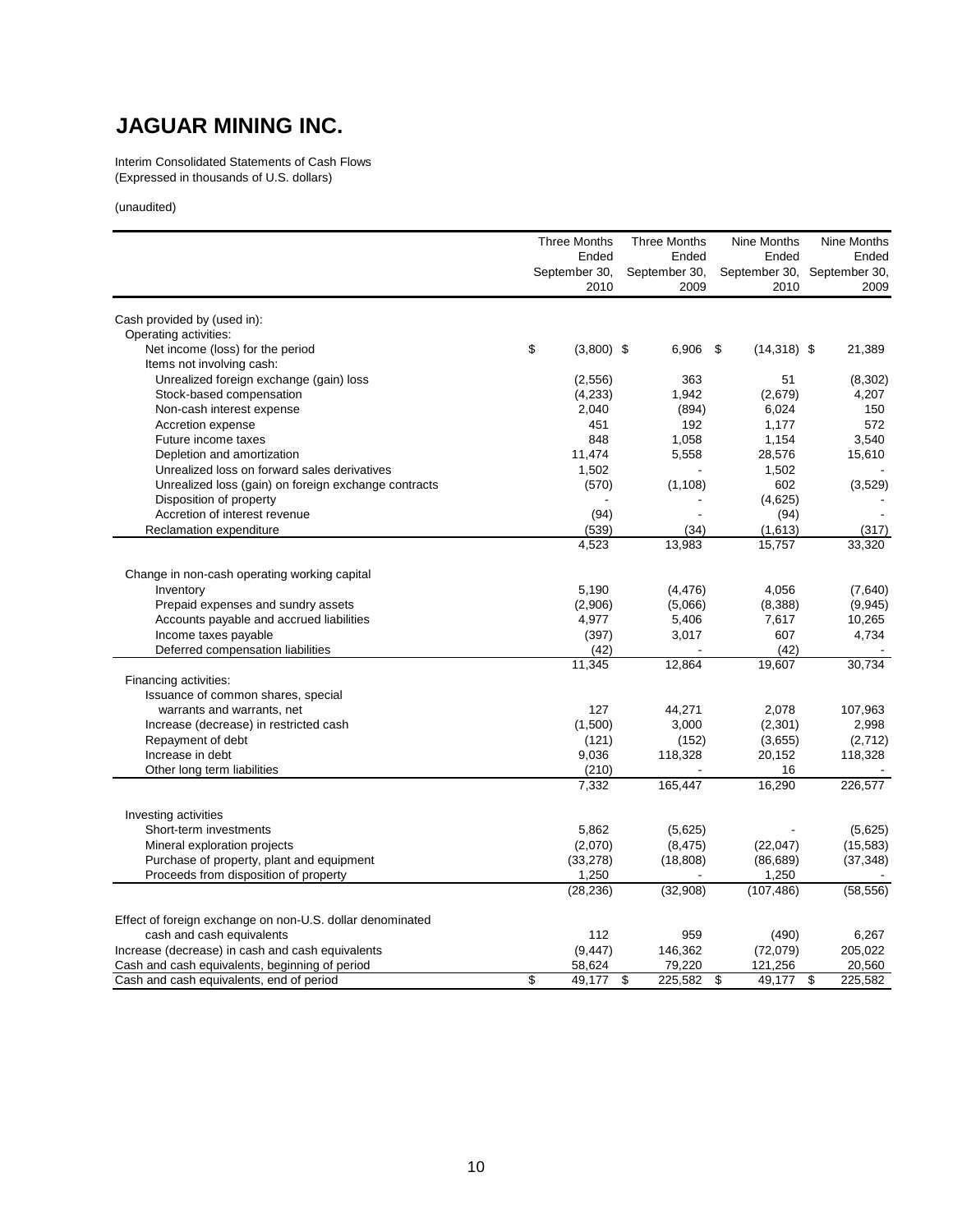## **Conference Call Details**

The Company will hold a conference call tomorrow, November 10 at 10:00 a.m. EDT, to discuss the results. Management will review a presentation during the conference call that includes graphics related to the third quarter's performance and details concerning the current initiatives at the Company's operations. The presentation can be downloaded from the Company's website at www.jaguarmining.com. See below dial-in instructions for the call.

| From North America: | 800-218-5691         |
|---------------------|----------------------|
| International:      | 213-416-2192         |
| Replay:             |                      |
| From North America: | 800-675-9924         |
| International:      | 213-416-2185         |
| Replay ID:          | 111010               |
| Webcast:            | www.jaguarmining.com |

## **About Jaguar Mining**

Jaguar is one of the fastest growing gold producers in Brazil with operations in a prolific greenstone belt in the state of Minas Gerais and has plans to develop the Gurupi Project in northern Brazil in the state of Maranhão. Jaguar is actively exploring and developing additional mineral resources at its approximate 575,000-acre land base in Brazil. Additional information is available on the Company's website at www.jaguarmining.com.

### **For Information: Investors and analysts:** Media inquiries:

| Bob Zwerneman                  |  |  |  |                          | Valéria Rezende DioDato                                            |
|--------------------------------|--|--|--|--------------------------|--------------------------------------------------------------------|
|                                |  |  |  |                          | Vice President Corporate Development and Director of Communication |
| Director of Investor Relations |  |  |  |                          | 603-224-4800                                                       |
| 603-224-4800                   |  |  |  | valeria@jaguarmining.com |                                                                    |
| bobz@jaguarmining.com          |  |  |  |                          |                                                                    |

The Company uses the financial measure "adjusted cash flows from operating activities" to supplement its consolidated financial statements. The presentation of adjusted cash flows from operating activities is not meant to be a substitute for cash flows from operating activities presented in the statement of cash flows in accordance with GAAP, but rather should be evaluated in conjunction with such GAAP measures. Adjusted cash flows from operating activities is calculated as operating cash flow excluding the change in non-cash operating working capital. The term adjusted cash flows from operating activities does not have a standardized meaning prescribed by GAAP, and therefore the Company's definitions are unlikely to be comparable to similar measures presented by other companies. The Company's management believes that the presentation of adjusted cash flows from operating activities provides useful information to investors because it excludes certain non-cash changes and is a better indication of the Company's cash flow from operations. The non-cash charges excluded from the computation of adjusted cash flows from operating activities, which are included in the Statements of Cash Flows prepared in accordance with GAAP, are items that the Company does not consider to be meaningful in evaluating the Company's past financial performance or the future prospects and may hinder a comparison of its period to period cash flows.

## **Forward Looking Statements**

Certain statements in this press release constitute "forward-looking statements" within the meaning of the U.S. Private Securities Litigation Reform Act of 1995 and Canadian securities legislation. This press release contains forward-looking statements, including statements concerning 2010 production, cash operating costs and expected grades. Forward-looking statements involve known and unknown risks, uncertainties and other factors, which may cause the actual timing of commissioning, production and